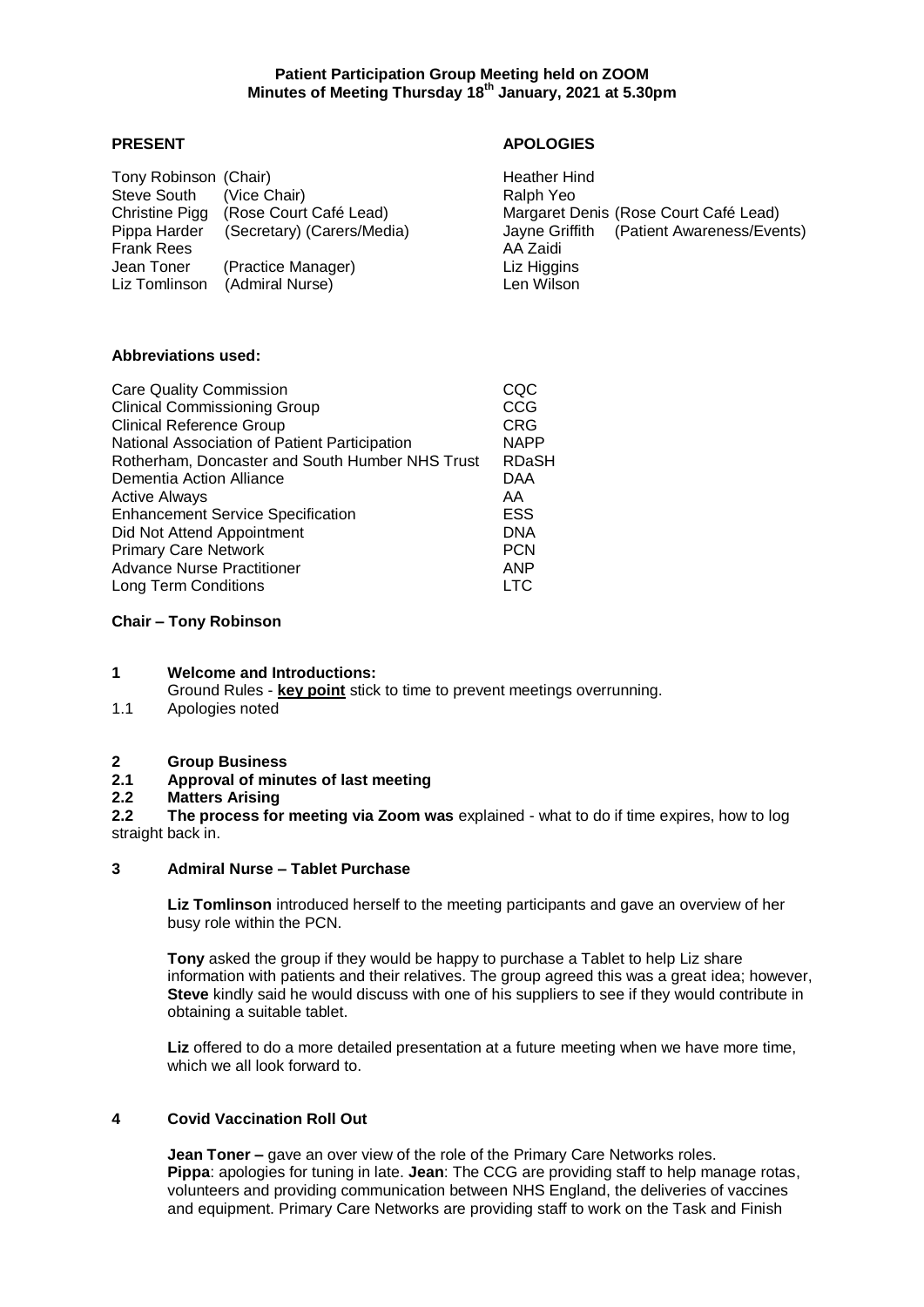Group, the management and staffing of the sites made up of GP practice staff, volunteers. PCN's have sites allocated to them; staff centrally managed for greater staff rotation. Patients offered appointments at any of the sites, dependent on the availability. Jean handed back to the chair.

**Tony**: asked a question on behalf of Len about appointment allocation for age groups. **Jean**: CCG very strict on 80 and above, no dropping down below the first cohort. Every practice in Rotherham was offered a percentage of appointments that first cohort, 80+. We put forward our patients and were allocated a percentage of the available appointments. In our practice, we sent for the eldest downwards. The Call Centre makes the appointments and does not have access to the records, therefore a husband could be sent for but not his wife as the Practice sends a list that only shows the names. Prior to Call Centre being set up, we could use a judgment on a patient's age, for example, the husband is 85, the wife is 83, and yes, they could go together. This did not make it equitable; this was done as a judgment not as a protocol. At times husbands and wives were sent appointments on different days. 795 vaccines had to be used over two consecutive days. **Steve**: are any bubbles taken into consideration, or is it just on the age? **Jean:** The Government has set out four cohorts to start off: first, 80s and above, 75s, Care Homes and Care Staff, and 70s plus high-risk patients. High-risk patients are from 18 upwards so we will be getting younger patients in the next week or two, vaccines not recommended for under 18s. At this stage, not known if they will do High Risk age group eldest to lowest or vice versa.

**Tony:** it's going well and know what a fantastic amount of work involved by everyone and from our Practice, Jean and others. It appears our area is on target and all credit should go to the NHS for the whole roll out project. **Jean:** as with the flu drive through, everything looks calm and smooth, underneath it is paddling away like mad. Day to day red tape, fighting for the gritting of the Leisure Complex car park, why couldn't the gritter which went down Effingham Street turn in to do the car park too. It's down to the red tape of Liability that car parks aren't being gritted, this is putting elderly, vulnerable and frail patients at risk. **Frank**: do patients with Coeliacs count as high risk? **Jean**: a decision hasn't been made as to whether it is Shielding Patients first. People must remember, the vaccine does not mean that shielding patients can start going out and about after the first jab. Not sure if coeliac would qualify, depending on other possible health problems involved.

**Tony**: thanked Jean and pointed out the first zoom session may end in 5 minutes; just click the link to rejoin.

#### **5 Practice News**

**Jean Toner:** really hard keeping on track with everything now, a meeting will be held tomorrow to deal with Practice business. Loraine Frier, our Data Quality/IT/Finance Manager, has set up and is running the Call Centre centrally with Mel Barnes our IT & Data Quality Assistant Manager. I am on the Task & Finish Group. The meeting is a pulling together meeting, making everything is up to date within the Practice.

Nothing majorly different other than we are still fighting to sort out the phone system, it is a big thing and a nightmare for all concerned. An upgrade finally agreed for the Rotherham System. We have had a broadband upgrade, the telephone provider states we need a direct cable from the server to us, not breaking off anywhere to be able to man the phone system properly. We will be required to pay a monthly rental for that. The CCG are going to support us and a couple of other Practices who are on that system. We already have six direct lines in, we can add another six lines that will be hosted and dedicated to phoning in. Currently the partners and nurses use their own phones to dial out to keep the lines free for incoming calls. A mobile phone purchased to divert Rose Court calls to it that keeps that line free too. Once we have more lines in, it will be a massive improvement. Rose Court is closed to our patients but not closed completely. Currently a specialist nursing team based there; used as a Wound Dressing Centre, instead of patients going to their own GPs practices.

**Tony**: asked how Pippa was. **Jean**: we have all been extremely busy and Pippa has been helping with various tasks. With sites up and running, one of the main problems at the sites is patients arriving too early, it is too difficult to accommodate large numbers of patients at two metres distance safely. All hospitals, doctors are requesting that patients do not turn up too early. People have been coming an hour or more before their appointed time. **Steve**: you have used the Wickersley Forum can you share on other forums. **Pippa**: I am sharing this and all COVID update on the Stag Facebook/Twitter pages, my personal ones and an email group